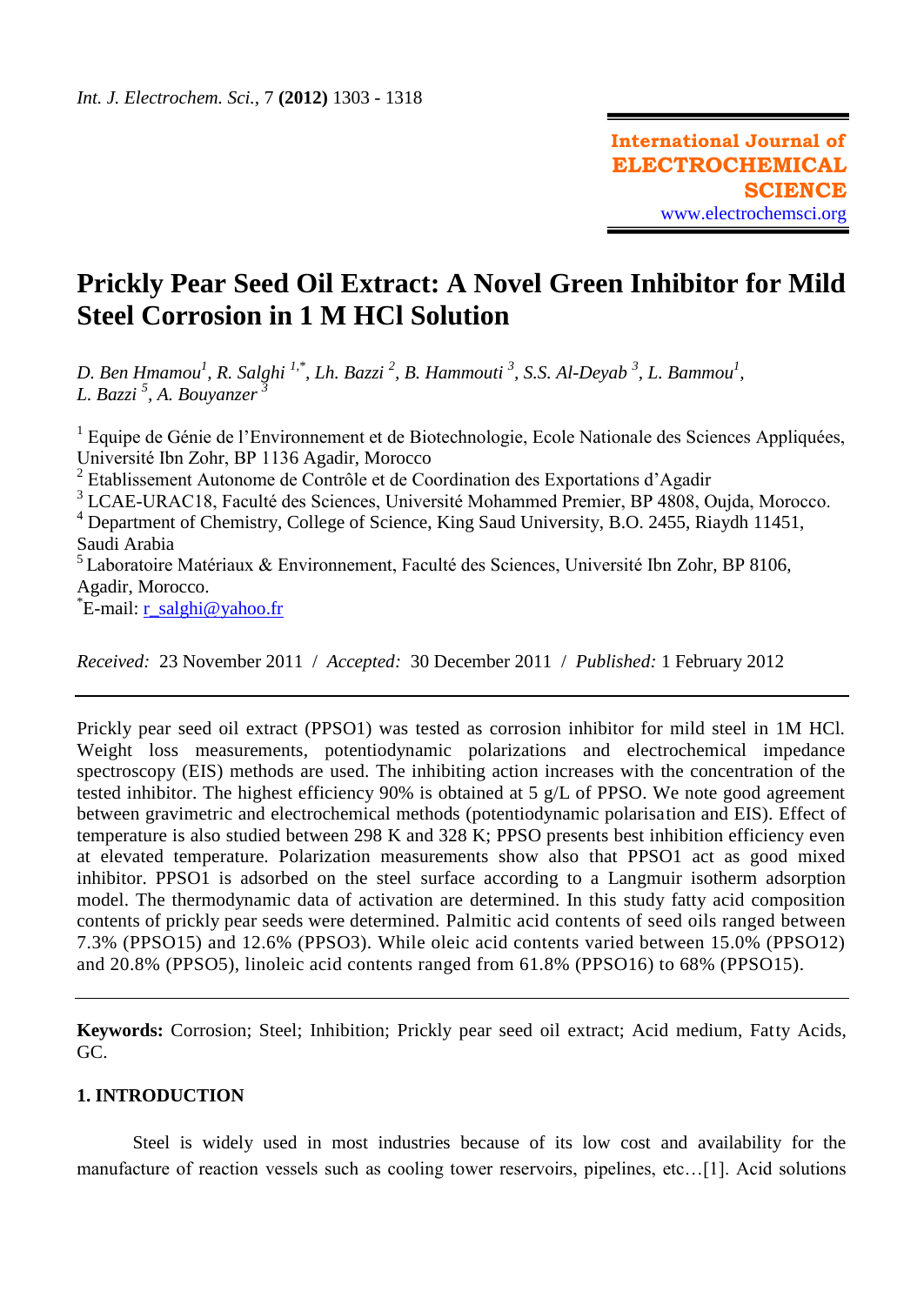are generally used for the removal of undesirable scale and rust in several industrial processes. Hydrochloric and sulfuric acids are widely used in the pickling processes of metals [2]. Organic compounds containing heteroatoms are commonly used to reduce the corrosion attack on steel in acidic media.

These compounds adsorb on the metal surface, block the active sites on the surface and thereby reduce the corrosion process [ 3-8]. The toxic nature of these organic inhibitors has required research activities in recent times toward finding alternative environmentally friendly acid corrosion inhibitors.

These advantages have incited us to draw a large part of program of our laboratory to examine natural substances as corrosion inhibitors such as :Menthols [9], Rosemary oil [10-12], *Thymus* oil [13- 14], *Artemisia* [15-17], Black Pepper Extract [18], *Eugenol* and *Acetyleugenol* [19], Ginger [20], Lavender oil [21], *Limonene* [22], *Pulegone* and *Pulegone* oxide [23], Jojoba oil [24] and *[Bifurcaria](http://www.scopus.com/record/display.url?eid=2-s2.0-70349581439&origin=resultslist&sort=cp-f&src=s&nlo=&nlr=&nls=&sid=81W7CxKeP_iEENq75g8624O%3a210&sot=q&sdt=b&sl=28&s=TITLE-ABS-KEY-AUTH%28hammouti%29&relpos=103&relpos=103&searchTerm=TITLE-ABS-KEY-AUTH%28hammouti%29)  [bifurcata](http://www.scopus.com/record/display.url?eid=2-s2.0-70349581439&origin=resultslist&sort=cp-f&src=s&nlo=&nlr=&nls=&sid=81W7CxKeP_iEENq75g8624O%3a210&sot=q&sdt=b&sl=28&s=TITLE-ABS-KEY-AUTH%28hammouti%29&relpos=103&relpos=103&searchTerm=TITLE-ABS-KEY-AUTH%28hammouti%29)* extract [25].

*Salvia aucheri mesatlantica* [26], Pennyroyal Mint oil [27], Argan oil [28], *Argani*a plant extract [29] and *Argania spinosa* Kernels Extract and Cosmetic Oil [30].

The encouraging results obtained by naturally oils as corrosion inhibitor of steel in acid solutions permit to test more substance oils. There is no report to our knowledge on the effect of the addition of prickly pear seed oil (PPSO) extract on the corrosion of C38 steel alloy in hydrochloride solution.

Prickly pear (*Opuntia ficus-indica L*.), belong to Cactaceae family, is a tropical or subtropical plant originally grown in South America and cultivated in dry regions as an important nutrient and food source [31].

Recently, the demand for nutraceuticals, natural ingredients and health-promoting foods increased constantly [32-35]. The main studies on the Opuntia fruits were the chemical analysis of pulp, skin and seeds [36], analysis of volatile constituents of pulp [37-38], use of pulp in juice production [39], production of alcoholic beverage [40], jam production [41] and the production of cocoa butter equivalents from prickly pear juice fermentation by an unsaturated fatty acid auxotroph [42].

The *Opuntia ficus-indica* (OFI) fruit, commonly known as prickly pear, is an important and abundant potential raw material for the Moroccan industry. Within the last decade, prickly pear fruits have become an important crop in the semi-arid lands of Morocco, where they play a strategic role in subsistence agriculture.

Efforts are currently made to develop the fruit production and to find new applications in the food industries. With an average production of about 800 000 tons per annum from which 50% is exported mainly to European markets [43].

The aim of this study was to determine the Fatty acid methyl esters composition of prickly pear seed oil extract (PPSO1) in Morocco, and (ii) to study the inhibitive action of (PPSO1) as a cheap, eco friendly and naturally occurring substance on corrosion behaviour of C38 steel in 1M HCl by gravimetric method and electrochemical techniques such as potentiodynamic polarisation, linear polarisation and electrochemical impedance spectroscopy (EIS).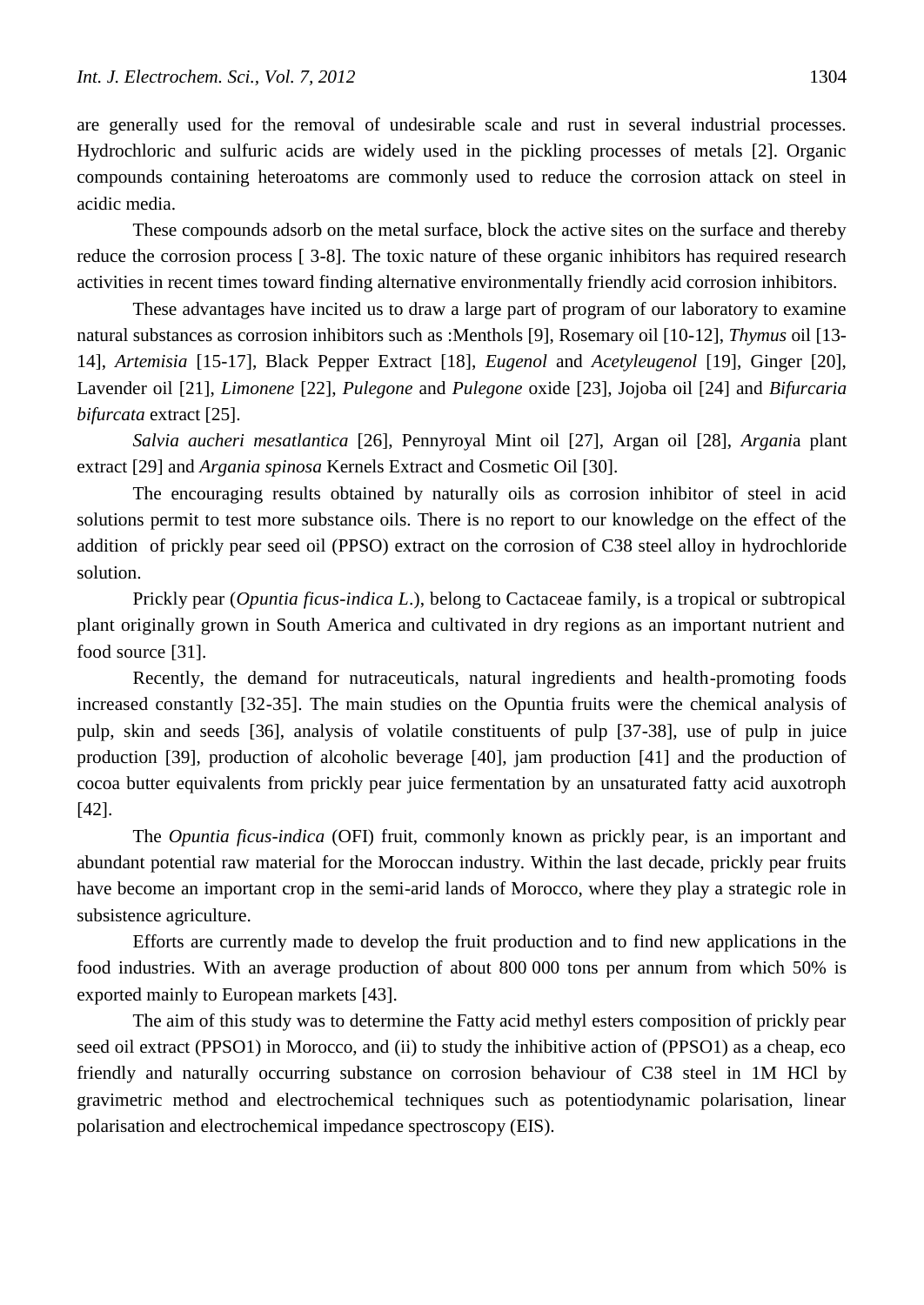# **2. MATERIALS AND METHODS**

# *2.1. Prickly pear seed oil extract solution*

The samples of prickly pear seed oil extract were collected in different locations and provinces of Morocco (Table 1).

| <b>Sample</b><br>codes | <b>Locations</b>                | <b>Sample</b><br>codes | <b>Locations</b>         |
|------------------------|---------------------------------|------------------------|--------------------------|
| PPSO1                  | Imimkourne (Ait Baha)           | PPSO <sub>9</sub>      | Ait-Baamrane (Sidi Ifni) |
| PPSO <sub>2</sub>      | Hilala (Ait Baha)               | PPSO <sub>10</sub>     | Belfaâ (Tiznit)          |
| PPSO <sub>3</sub>      | Asdim (Ait Baha)                | PPSO11                 | Mesti (Tiznit)           |
| PPSO <sub>4</sub>      | Tizi ntarga ntouchka (Ait Baha) | PPSO12                 | Taksbit (Tiznit)         |
| PPSO <sub>5</sub>      | Idawgnidif (Ait Baha)           | PPSO13                 | Biougra (Ait Baha)       |
| PPS <sub>O6</sub>      | Ltnine (Ait Baha)               | PPSO14                 | Tamri (Agadir)           |
| PPSO7                  | Sbouya (Tiznit)                 | PPSO15                 | Ouaâroune (Guelmim)      |
| PPS <sub>O8</sub>      | Khmis (Ait Baha)                | PPSO16                 | Kleaa (Ait Melloul)      |

**Table 1.** Prickly pear seed oil extract samples collected different locations.

## *2.2. Fatty acid composition*

The fatty acid composition was determined following the ISO standard ISO 5509:2000 (ISO 2000) [44]. In brief, one drop of the oil was dissolved in 1 mL of n-heptane, 50 µg of sodium methylate was added, and the closed tube was agitated vigorously for 1 min at room temperature. After addition of 100  $\mu$ L of water, the tube was centrifuged at 4500  $\times$  g for 10 min and the lower aqueous phase was removed. Then 50  $\mu$ L of HCl (1 mol with methyl orange) was added, the solution was shortly mixed, and the lower aqueous phase was rejected. About 20 mg of sodium hydrogen sulphate (monohydrate, extra pure; Merck, Darmstadt, Germany) was added, and after centrifugation at  $4500 \times g$  for 10 min, the top n-heptane phase was transferred to a vial and injected in a Agilent Technologies 6890N gas chromatograph equipped with a capillary column (30 m x 0.32 mm; Supelco, Bellefonte, PA, USA) and flame ionization detection. The column was programmed to increase from 135 to 160°C at 2°C/min and from 160 to 205°C at 1.5°C/min; the detection temperature was maintained at 220°C, injector temperature 220 °C. The vector gas was helium at a pressure of 5520 Pa. Peaks were identified by comparing retention times with those of standard fatty acid methyl esters.

#### *2.3. Weight loss measurements*

Coupons were cut into  $2 \times 2 \times 0.08$  cm<sup>3</sup> dimensions having composition (0.179% C, 0.165%) Si, 0.439% Mn, 0.203% Cu, 0.034% S and Fe balance) are used for weight loss measurements. Prior to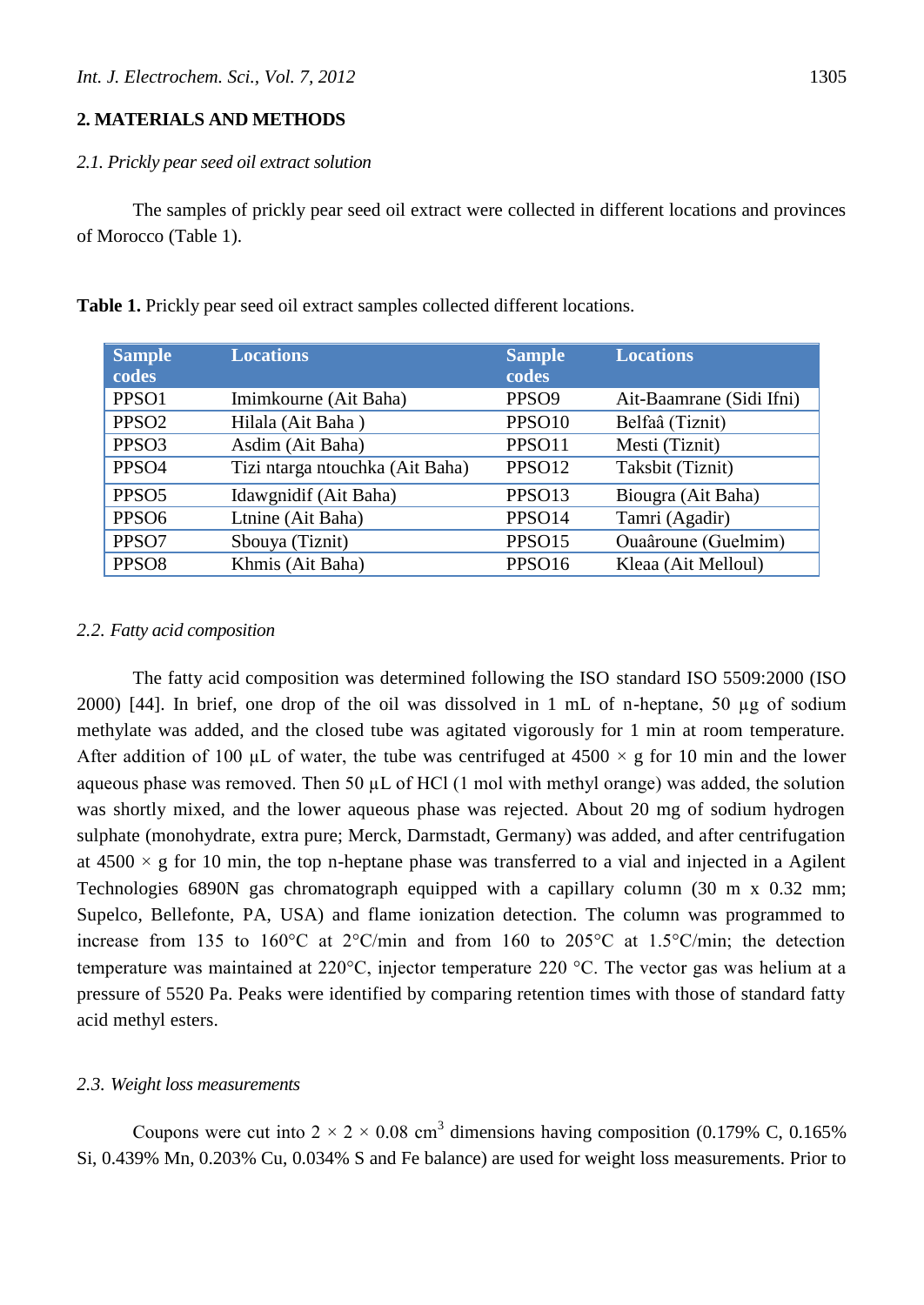all measurements, the exposed area was mechanically abraded with 180, 320, 800 grades of emery papers. The specimens are washed thoroughly with bidistilled water, degreased and dried with ethanol. Gravimetric measurements are carried out in a double walled glass cell equipped with a thermostated cooling condenser. The solution volume is 80 cm<sup>3</sup>. The immersion time for the weight loss is 8 h at 298 K.

#### *2.4. Electrochemical tests*

The electrochemical study was carried out using a potentiostat PGZ100 piloted by Voltamaster software. This potentiostat is connected to a cell with three electrode thermostats with double wall (Tacussel Standard CEC/TH). A saturated calomel electrode (SCE) and platinum electrode were used as reference and auxiliary electrodes, respectively. The material used for constructing the working electrode was the same used for gravimetric measurements. The surface area exposed to the electrolyte is  $0.056 \text{ cm}^2$ .

Potentiodynamic polarization curves were plotted at a polarization scan rate of 0.5 mV/s. Before all experiments, the potential was stabilized at free potential during 30 min. The polarisation curves are obtained from −800 mV to −400 mV at 298 K. The solution test is there after de-aerated by bubbling nitrogen.

Gas bubbling is maintained prior and through the experiments. In order to investigate the effects of temperature and immersion time on the inhibitor performance, some test were carried out in a temperature range 298–328 K.

The electrochemical impedance spectroscopy (EIS) measurements are carried out with the electrochemical system (Tacussel), which included a digital potentiostat model Voltalab PGZ100 computer at  $E_{corr}$  after immersion in solution without bubbling.

After the determination of steady-state current at a corrosion potential, sine wave voltage (10 mV) peak to peak, at frequencies between 100 kHz and 10 mHz are superimposed on the rest potential. Computer programs automatically controlled the measurements performed at rest potentials after 0.5 hour of exposure at 298 K. The impedance diagrams are given in the Nyquist representation. Experiments are repeated three times to ensure the reproducibility.

## *2.5. Solutions preparation*

The solution 1M HCl was prepared by dilution of analytical grade 37% HCl with double distilled water. The solution tests are freshly prepared before each experiment by adding the oil directly to the corrosive solution. The test solutions were freshly prepared before each experiment by adding the oil directly to the corrosive solution. The test solution is there after de aerated by bubbling nitrogen. Gas pebbling is maintained prior and through the experiments. Experiments were carried out in triplicate to ensure the reproducibility.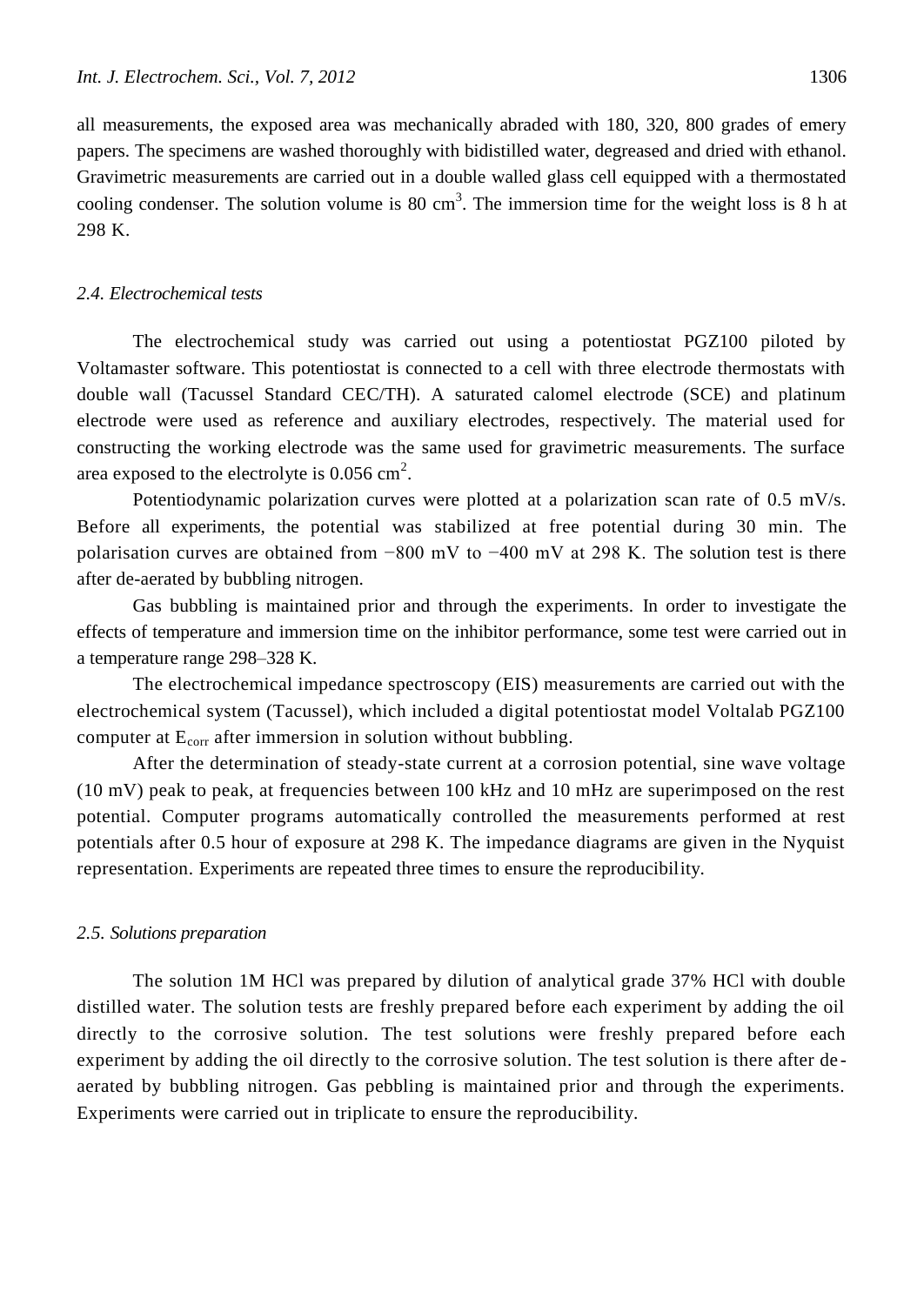#### *3.1. Fatty acid composition*

The fatty acid composition of the seed oils from the Opuntia ficus-indica is given in Table 2

|                    | C14:0 | C15:0 | $CI\overline{6:0}$ | $CI\overline{6:1}$ | C17:0   | C17:1   | C18:0 | C18:1 | C18:2 | C18:3 | C20:0 | C20:1 |
|--------------------|-------|-------|--------------------|--------------------|---------|---------|-------|-------|-------|-------|-------|-------|
| PPSO1              | 0.1   | < 0.1 | 12.5               | 0.6                | < 0.1   | < 0.1   | 3.3   | 17.3  | 65.1  | 0.3   | 0.2   | 0.2   |
| PPSO <sub>2</sub>  | 0.1   | < 0.1 | 12.5               | 0.7                | < 0.1   | $< 0.1$ | 3.2   | 18.9  | 63.7  | 0.2   | 0.2   | 0.2   |
| PPSO <sub>3</sub>  | 0.1   | < 0.1 | 12.6               | 0.6                | 0.1     | < 0.1   | 3.5   | 19.7  | 62.6  | 0.2   | 0.2   | 0.2   |
| PPSO4              | 0.1   |       | 12.2               | 0.6                | < 0.1   |         | 3.3   | 17.2  | 65.8  | 0.3   | 0.2   | 0.2   |
| PPSO <sub>5</sub>  | 0.1   |       | 12.4               | 0.7                | 0.1     |         | 3.5   | 20.8  | 61.9  | 0.2   | 0.2   | 0.2   |
| PPSO <sub>6</sub>  | 0.1   | < 0.1 | 12.3               | 0.6                | 0.1     | < 0.1   | 3.4   | 18.3  | 63.8  | 0.2   | 0.5   | 0.2   |
| PPSO7              | 0.1   | < 0.1 | 12.4               | 0.6                | 0.1     | < 0.1   | 3.2   | 18.0  | 64.7  | 0.2   | 0.2   | 0.1   |
| PPSO <sub>8</sub>  | 0.1   | < 0.1 | 12.3               | 0.7                | < 0.1   | < 0.1   | 3.2   | 18.7  | 63.7  | 0.2   | 0.2   | 0.2   |
| PPSO <sub>9</sub>  | 0.1   |       | 11.0               | 0.6                | < 0.1   |         | 3.2   | 17.6  | 66.3  | 0.2   | 0.2   | 0.2   |
| PPSO <sub>10</sub> | 0.1   |       | 11.8               | 0.5                | 0.1     | 0.1     | 3.2   | 18.1  | 64.4  | 0.2   | 0.3   | 0.2   |
| PPSO11             | 0.1   | < 0.1 | 12.0               | 0.7                | 0.1     |         | 3.1   | 17.4  | 64.9  | 0.3   | 0.4   | 0.2   |
| PPSO12             | 0.1   | < 0.1 | 12.4               | 0.6                | $< 0.1$ | < 0.1   | 3.1   | 15.0  | 66.9  | 0.3   | 0.3   | 0.2   |
| PPSO13             | 0.1   |       | 11.9               | 0.5                | < 0.1   | 0.1     | 3.3   | 16.5  | 66.0  | 0.2   | 0.3   | 0.2   |
| PPSO14             | 0.1   |       | 12.3               | 0.6                | < 0.1   | 0.1     | 3.2   | 17.2  | 64.7  | 0.2   | 0.3   | 0.2   |
| PPSO15             | 0.1   |       | 7.3                | 0.2                | < 0.1   | 0.1     | 3.2   | 20.0  | 68.0  | 0.3   | 0.3   | 0.2   |
| PPSO16             | 0.1   |       | 12.1               | 0.5                | < 0.1   |         | 3.5   | 20.0  | 61.8  | 0.2   | 0.5   | 0.2   |

**Table 2.** Fatty acid compositions of prickly pear seed oil (%).

Myristic acid (C14:0), Pentadecanoic acid (C15:0), Palmitic acid (C16:0), Palmitoleic acid (C16:1), Heptadecanoic acid (C17:0), Heptadecenoic acid (C17:1), Stearic acid (C18:0), Oleic acid (C18:1), Linoleic acid (C18:2), Linolenic acid (C18:3), Arachidic acid (C20:0), Gadoleic acid (C20:1).

As usual for the fatty acid composition in prickly pear seeds, there is a wide variation in fatty acid composition (Table 2). The major fatty acids found in cactus seed oils had palmitic, oleic, and linoleic acids. Palmitic acid contents of seed oils ranged between 7.3% (PPSO15) and 12.6% (PPSO3).

While oleic acid contents varied between 15.0% (PPSO12) and 20.8% (PPSO5), linoleic acid contents ranged from 61.8% (PPSO16) to 68% (PPSO15). These results are in good agreement with those reported by Ramadan and Morsel [45] and Coskuner and Tekin [46]. The observed differences in the concentrations of oleic, palmitic and linoleic acid could be due to maturity of the fruit.

According to the literature, saturated fatty acid content of Opuntia fruit increases with maturation [46]. The data indicate that cactus grown at the different locations are significantly differ from each other in individual fatty acid contents. It is well known that the fatty acid composition of cactus seeds is very much influenced by the climatic factors, soil type and genetic factors under which they are grown [45].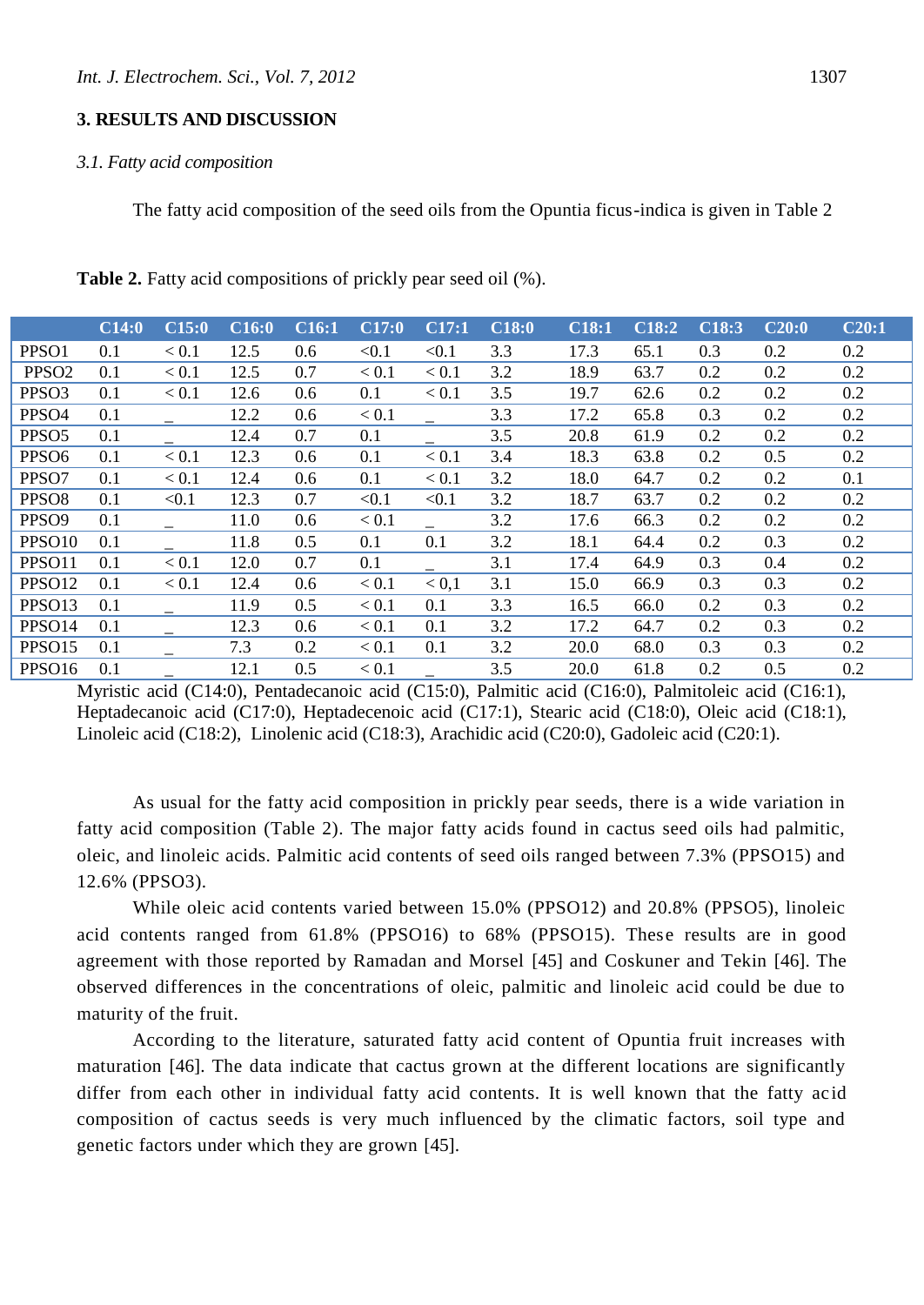#### *3.2. Efect of concentration*

#### *3.2.1. Polarization curves*

Potentiodynamic polarisation curves of C38 steel in 1M HCl in the absence and presence of prickly pear seed oil extract (PPSO1) at different concentrations at 298 K are presented in Fig. 1. The corrosion parameters including corrosion current densities  $(I_{\text{corr}})$ , corrosion potential ( $E_{\text{corr}}$ ), cathodic Tafel slope ( $\beta_c$ ), anodic Tafel slop ( $\beta_a$ ) and inhibition efficiency ( $E_I$ %) are listed in Table 3. In this case, the inhibition efficiency is defined as follows:

$$
E\% = (1 - \frac{I'_{corr}}{I_{corr}}) \times 100
$$
 (1)

Where I<sub>corr</sub> and I'<sub>corr</sub> are current density in absence and presence of prickly pear seed oil extract extract respectively. We noted that I<sub>corr</sub> and I'<sub>corr</sub> was calculated from the intersection of cathodic and anodic Tafel lines.



**Figure 1.** Potentiodynamic polarisation curves of C38 steel in 1M HCl in the presence of different concentrations of prickly pear seed oil extract.

The examination of Fig. 1 and Table 3 reveals that the corrosion current hence, it can be said to be a mixed-type inhibitor in 1 M HCl. We also remark that the cathodic current–potential curves give rise to parallel Tafel lines, which indicate that hydrogen evolution reaction is activation controlled and that the addition of the PPSO1 does not modify the mechanism of this process (Fig.1) [47].

The inhibition efficiency reaches 90% at 5g/L. Consequently, PPSO1 is a good inhibitor.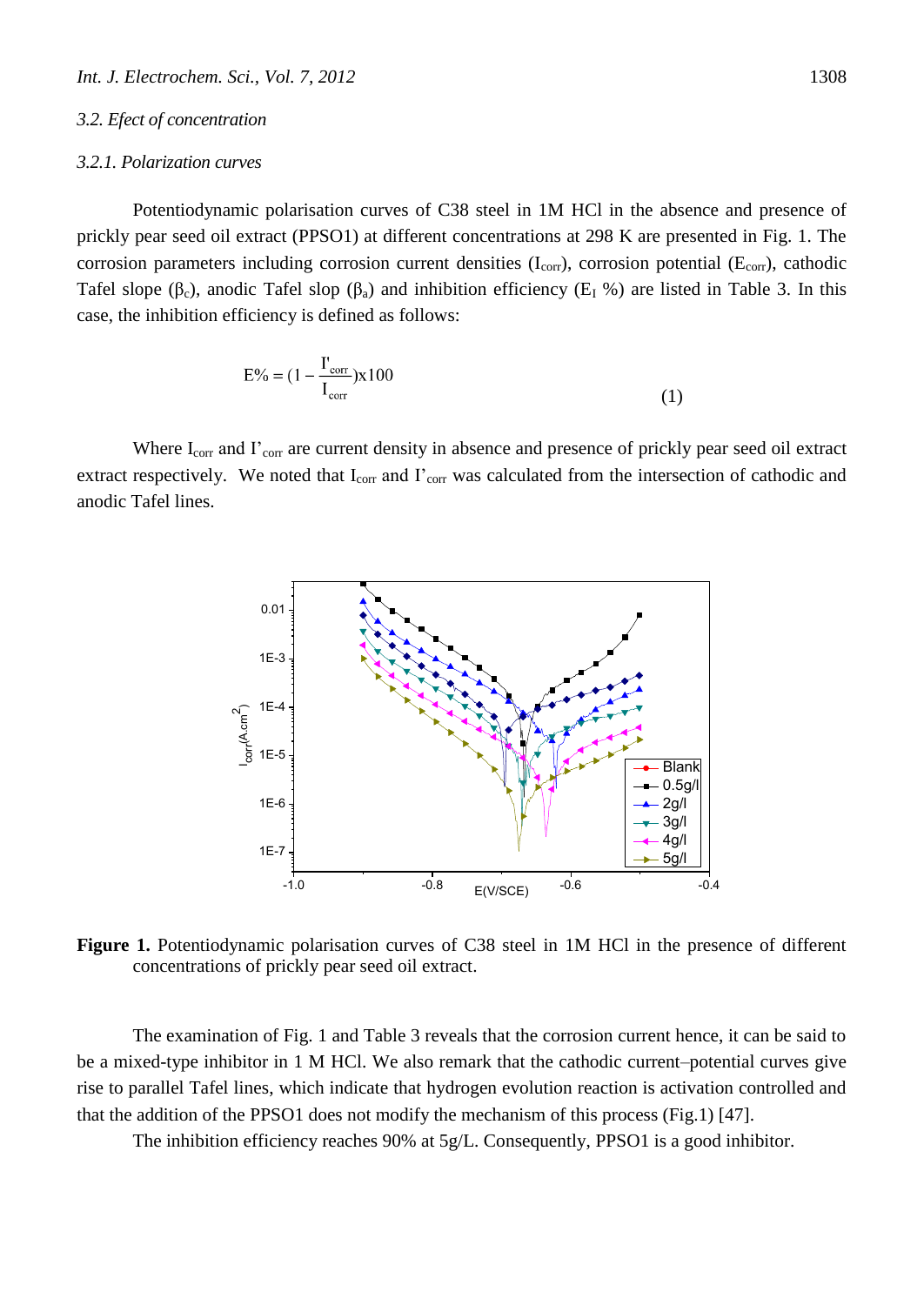| Inhibitors | concentrations<br>(g/l) | $E_{corr}$<br>(mV/SCE) | $\mathbf{I}_{\text{corr}}$<br>$(\mu A/cm^2)$ | $-b_c$<br>(mV/dec) | $b_a$<br>(mV/dec) | $E_I$<br>(% ) |
|------------|-------------------------|------------------------|----------------------------------------------|--------------------|-------------------|---------------|
| 1 M HCl    | 0.0                     | $-567$                 | 94                                           | 99                 | 108               |               |
| PPSO1      | 0.5                     | $-627$                 | 51                                           | 99                 | 51                | 45            |
|            | 2.0                     | $-698$                 | 42                                           | 90                 | 46                | 55            |
|            | 3.0                     | $-668$                 | 28                                           | 93                 | 43                | 70            |
|            | 4.0                     | $-637$                 | 13                                           | 95                 | 36                | 86            |
|            | 5.0                     | $-674$                 | 9                                            | 91                 | 34                | 90            |

**Table 3.** Electrochemical parameters of C38 steel at various concentrations of prickly pear seed oil extract in 1M HCl and corresponding inhibition efficiency.

## *3.2.2. Electrochemical impedance spectroscopy measurements*

In order to get more information about the corrosion behavior of steel, in acidic solution with and without PPSO, electrochemical impedance spectroscopy (EIS) measurements have been carried out at 298 K (Fig. 2). The electrochemical impedance parameters derived from these investigations are mentioned in Table 4.



**Figure 2.** Nyquist diagrams for C38 steel electrode with and without at  $E_{corr}$  after 30 min of immersion.

The inhibition efficiency can be calculated by the following formula:

$$
E_{Rt}\% = \frac{(R_t - R^{\circ})}{R_t} \times 100
$$
 (2)

Were  $R_t$  and  $R_t^0$  are the charge transfer resistances in inhibited and uninhibited solutions respectively.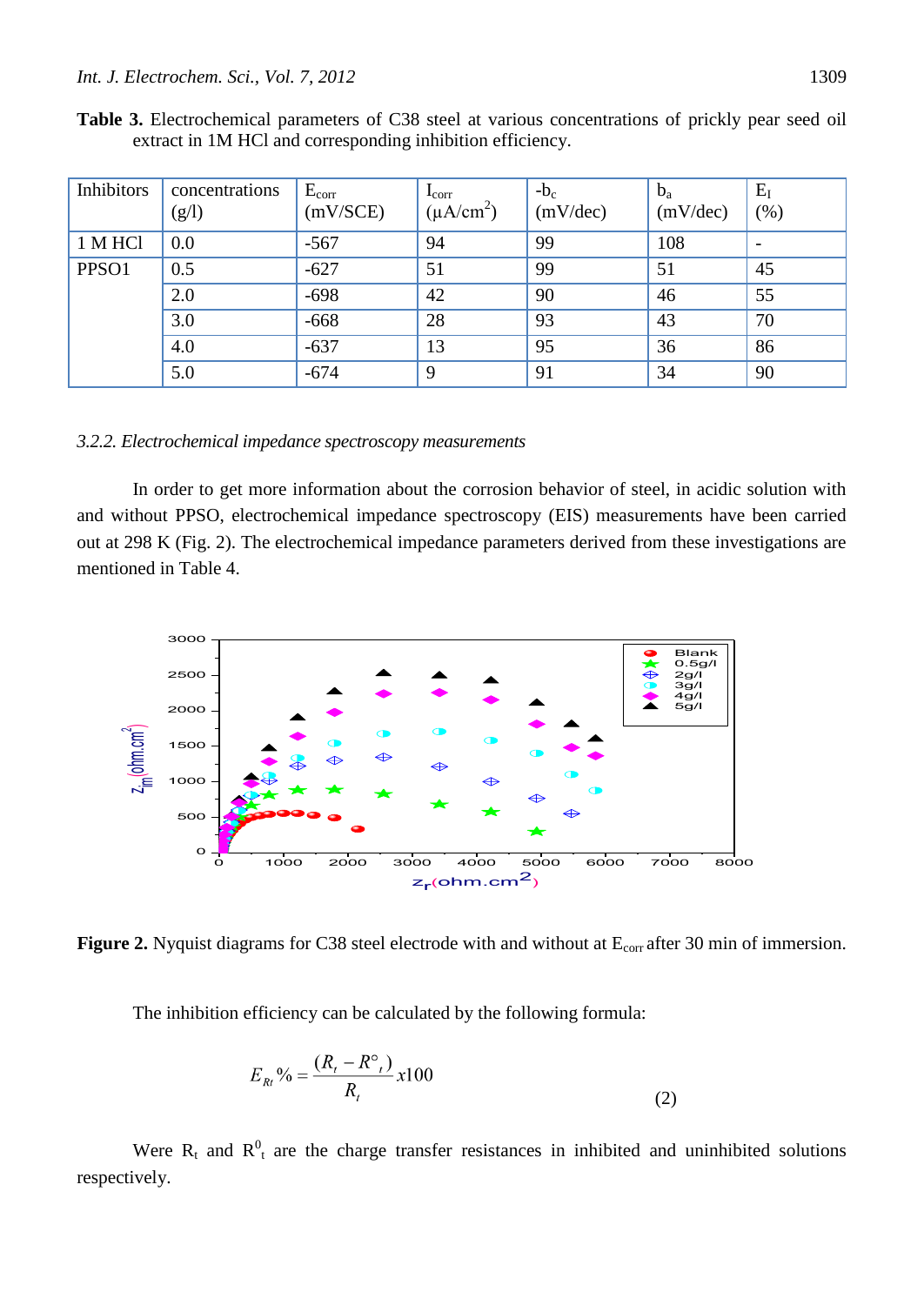The values of the polarization resistance were calculated by subtracting the high frequency intersection from the low frequency intersection [48]. Double layer capacitance values were obtained at maximum frequency  $(f_{max})$ , at which the imaginary component of the Nyquist plot is maximum, and calculated using the following equation:

$$
C_{dl} = \frac{1}{2\pi f_m R_t}
$$
 (3)

With C<sub>dl</sub>: Double layer capacitance ( $\mu$ F.cm<sup>-2</sup>);  $f_{max}$ : maximum frequency (Hz) and R<sub>t</sub>: Charge transfer resistance ( $Ω$ .Cm<sup>2</sup>).

The electrochemical impedance parameters deduced from fig. 2 are summarized in table 4.

**Table 4.** Electrochemical Impedance parameters for corrosion of steel in acid medium at various contents of prickly pear seed oil extract.

| Inhibitor   | C(g/L) | $R_t(k\Omega.cm^2)$ | $f_{max}(Hz)$ | $C_{\text{dl}}(\eta F/cm^2)$ | $E_{RT}$ (%) |
|-------------|--------|---------------------|---------------|------------------------------|--------------|
| 1 M HCl     | 0.0    | 23                  | 50            | 138                          |              |
| <b>PPSO</b> | 0.5    | 40                  | 44            | 90                           | 46           |
|             | 2.0    | 54                  | 35            | 84                           | 60           |
|             | 3.0    | 78                  | 25            | 81                           | 72           |
|             | 4.0    | 110                 | 20            | 72                           | 80           |
|             | 5.0    | 114                 | 20            | 69                           | 81           |

The Nyquist plots in Fig. 2, at high frequencies are not perfect semicircles. Deviations of this kind are often referred to as the frequency dispersion of interfacial impedance [49]. This anomalous phenomenon can be attributed to the inhomogeneity of the electrode surface arising from surface roughness or interfacial phenomena [50]. The shape is maintained throughout the whole concentrations, indicating that almost no change in the corrosion mechanism occurred due to the inhibitor addition [51].

From the impedance data, we notice an increase of the polarization resistance and decrease of the double layer capacity with increasing inhibitor concentration indicate that PPSO inhibits the corrosion rate of mild steel by an adsorption mechanism [52]. The efficiency reaches 81% at 5g/L .Values of double layer capacitance are also brought down to the maximum extent in the presence of the inhibitor, the decrease being more effective with rise of concentration, and the decrease in the values of  $C_{d}$  follow the order similar to that obtained for the I<sub>corr</sub> studies. The decrease in  $C_{d}$  is due to the adsorption of this compound on the metal surface leading to the formation of a surface film in the acidic solution [53].

The results obtained from the polarization technique in acidic solution were in good agreement with those obtained from the electrochemical impedance spectroscopy (EIS) with a small variation.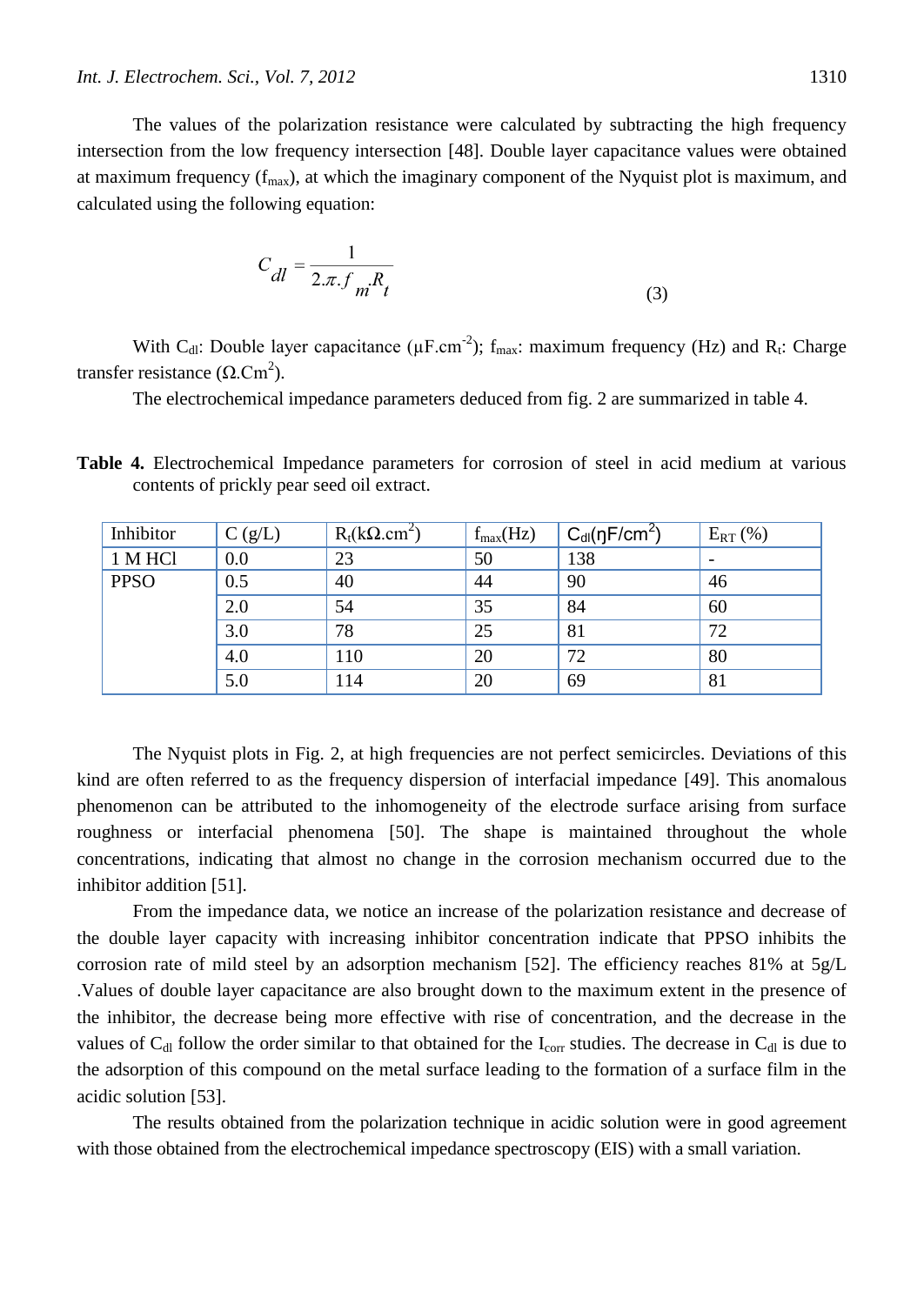# *3.2.3. Weight loss, corrosion rates and inhibition efficiency*

The effect of the addition of PPSO1 tested at different concentrations on the corrosion of steel in 1M HCl solution was studied by using weight-loss at 298 K. Inhibition efficiency  $E_w$  (%) is calculated as follows:

$$
E_W(\%) = \frac{W_{corr} - W'_{corr}}{W_{corr}} \times 100
$$
\n(6)

Where  $W_{\text{corr}}$  and  $W'_{\text{corr}}$  are the corrosion rate of C38 steel in 1M HCl in absence and presence of inhibitor, respectively.

Table 5. regroups the results of weight loss of steel in 1M HCl with and without the addition of various concentrations of the PPSO1.

| Inhibitor                     | concentrations | $W_{corr}(mg.cm^{-2})$ | $E_{w}$ (%) |
|-------------------------------|----------------|------------------------|-------------|
|                               | (g/l)          |                        |             |
| 1 M HCl                       | 0.0            | 1.8614                 |             |
| Prickly pear seed oil extract | 0.5            | 1.0094                 | 45          |
|                               | 2.0            | 0.7371                 | 60          |
|                               | 3.0            | 0.4226                 | 77          |
|                               | 4.0            | 0.3242                 | 82          |
|                               | 5.0            | 0.2976                 | 84          |

**Table 5.** Effect of PPSO1 concentration on corrosion data of steel in 1M HCl

From Table 5, it can be seen that corrosion rate values in 1.0 M HCl solution containing PPSO1, decreased as the concentration of inhibitor increased. This result is due to fact that the adsorption amount and coverage of inhibitor on mild steel surface increases with inhibitor concentration. The highest inhibition efficiency of 84% was obtained at 5g/L concentration of PPSO1. This result suggests that increase in PPSO1 concentration increases the number of inhibitor molecules adsorbed onto mild steel surface and reduces the surface area that is available for the direct acid attack on the metal surface. The results obtained from weight loss are in good agreement with electrochemical studies.

# *3.3. Effect of temperature*

# *3.3.1. Polarization curves*

The effect of temperature on the corrosion rate of steel in free acid and added with 5g/L of PPSO1 is made from 298 to 328 K as shown in fig 3. and 4 and Table 6.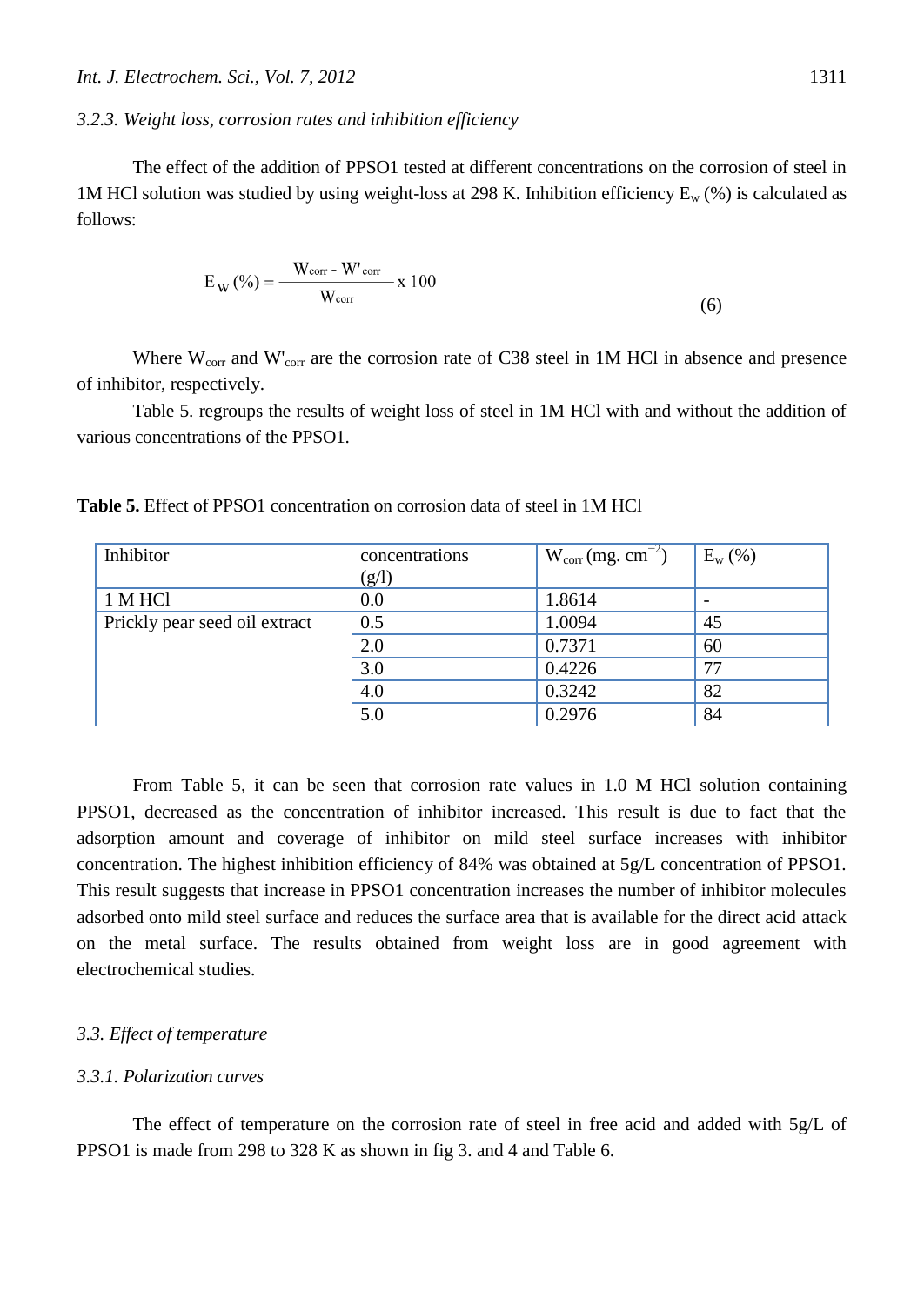

**Figure 3.** Potentiodynamic polarisation curves of C38 steel in 1M HCl at different temperatures.



**Figure 4.** Potentiodynamic polarisation curves of C38 steel in 1M HCl in the presence of 5g/L of PPSO1 at different temperatures.

From these results, we can deduce that the corrosion rate increases in the blank with the rise of temperature, but in the presence of PPSO1, the dissolution of pure steel is widely retarded. The inhibitive efficiency of the inhibitor roughly changes with the rise of temperature. From this result, we can conclude that PPSO1 is an excellent inhibitor in high temperatures.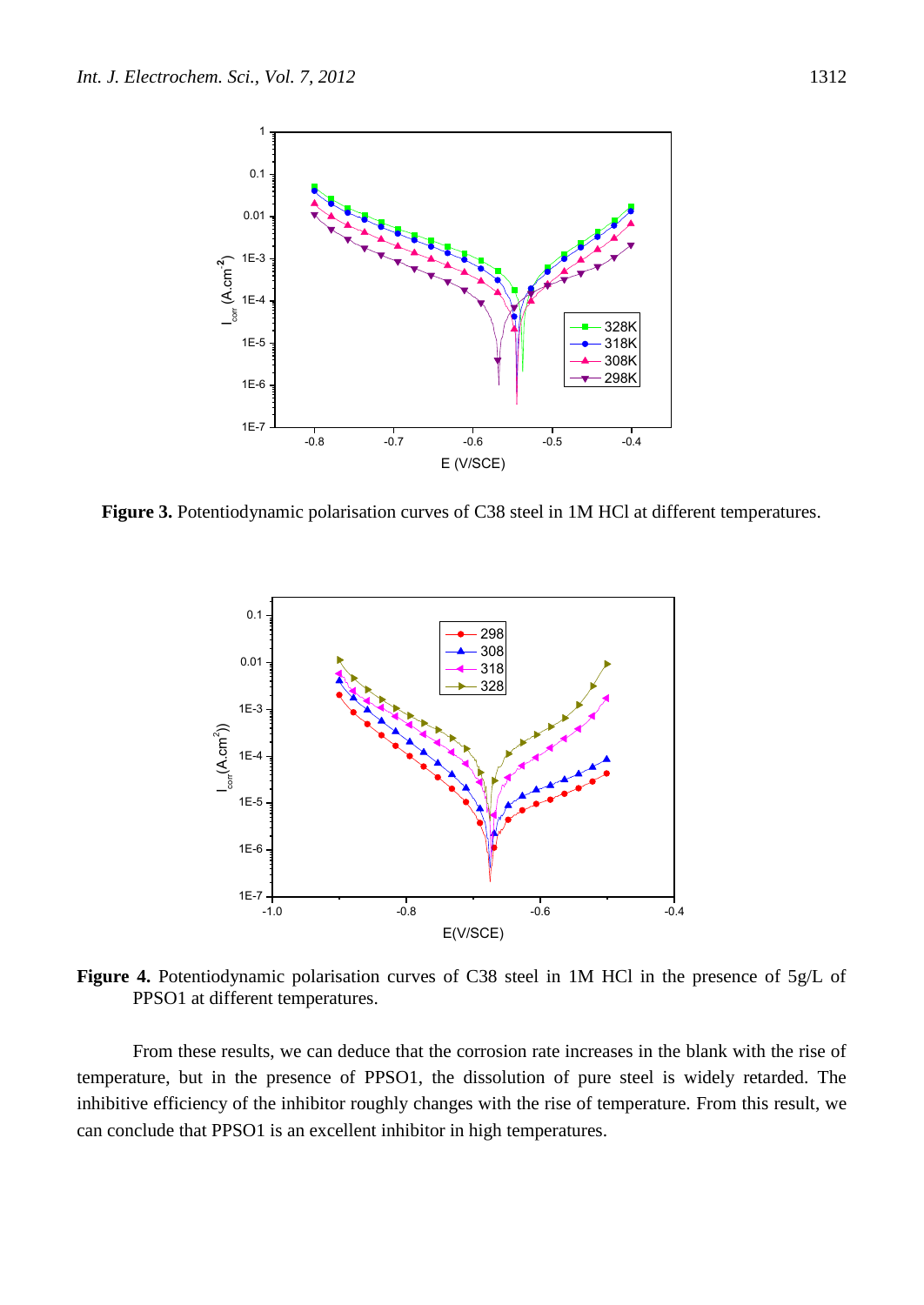| Inhibitors | Temperature | $E_{corr}$ | $\mathbf{I}_{\text{corr}}$ | $-b_c$   | $b_a$    | E                        |
|------------|-------------|------------|----------------------------|----------|----------|--------------------------|
|            | (K)         | (mV/SCE)   | $(\mu A/cm^2)$             | (mV/dec) | (mV/dec) | (% )                     |
| 1 M HCl    | 298         | $-567$     | 94                         | 99       | 108      |                          |
|            | 308         | $-544$     | 157                        | 126      | 68       | $\overline{\phantom{a}}$ |
|            | 318         | $-545$     | 305                        | 129      | 75       | $\overline{\phantom{0}}$ |
|            | 328         | $-537$     | 399                        | 136      | 78       |                          |
| PPSO1      | 298         | $-675$     | 9                          | 91       | 34       | 90                       |
|            | 308         | $-672$     | 16                         | 89       | 30       | 89                       |
|            | 318         | $-678$     | 43                         | 111      | 45       | 85                       |
|            | 328         | $-675$     | 76                         | 83       | 51       | 80                       |

**Table 6.** Effect of temperature on the steel in free acid and at 5g/L of PPSO1.

## *3.3.2 Kinetic parameters*

In acidic solution, the corrosion rate is related to temperature by Arrhenius equation:

$$
I_{corr} = k \exp(-E_a / RT)
$$
  
and 
$$
I'_{corr} = k' \exp(-E'_a / RT)
$$
 (7)

Where, I<sub>corr</sub> and I'<sub>corr</sub> are the corrosion rates of steel with and without inhibitor, respectively.

 $E_a$ ' and  $E_a$  are the apparent activation energies in the presence and absence of inhibitor, respectively. k and k' are the constants.

The apparent activation energy was determined from the slopes of ln I<sub>corr</sub> *vs* 1/T graph depicted in Fig.5.



**Figure 5.** Arrhenius plots of steel in 1 M HCl with and without 5 g/L PPSO1.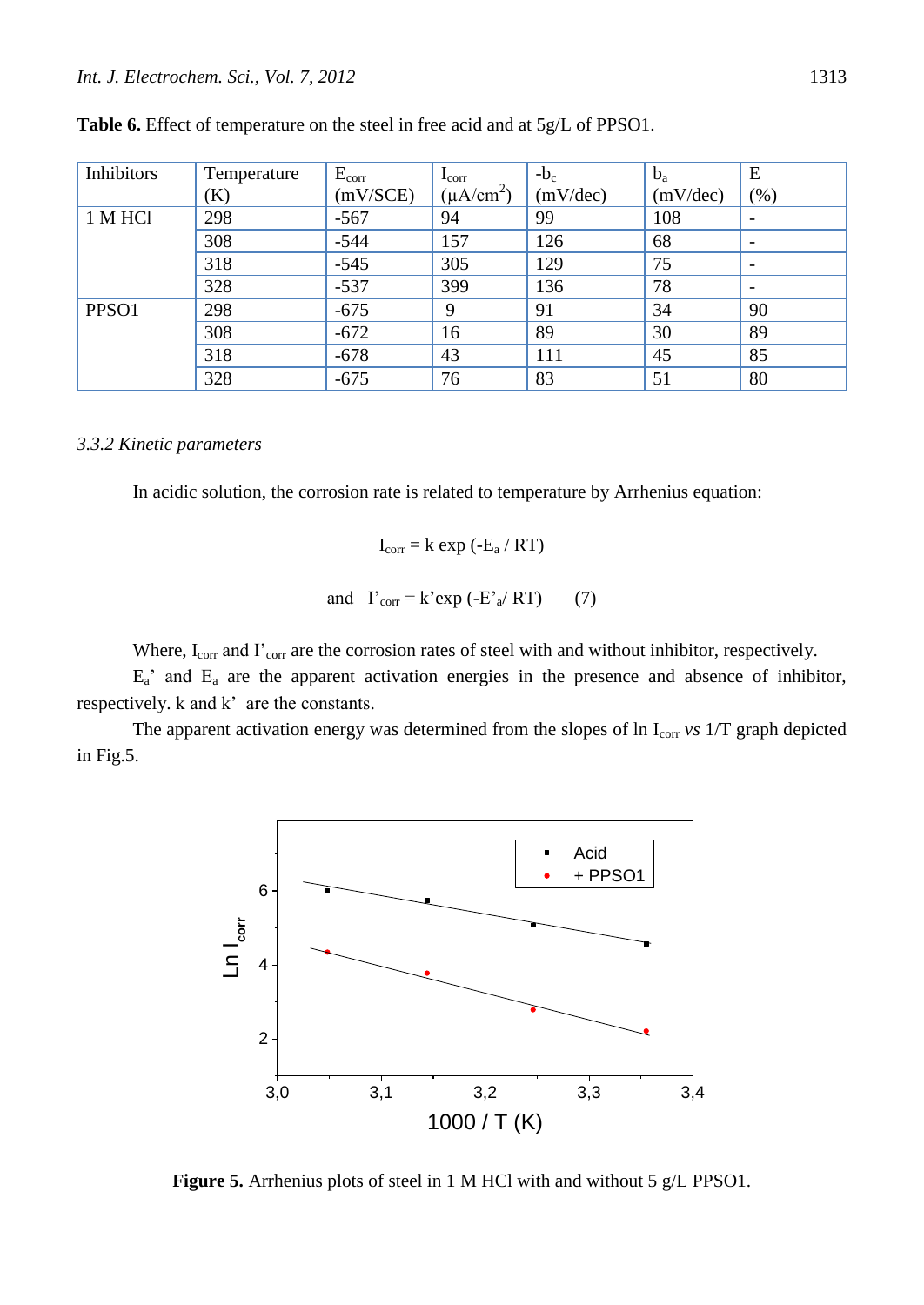$E_a = 60.01$  kJ/mol and  $E_a = 40.74$  kJ/mol are the apparent activation energies with and without PPSO1 respectively.

We remark that the activation energy change slightly in the presence of inhibitor. Furthermore, the increase of E% is explained by Ammar and El Khorafi [54] as chemisorption of inhibitor molecules on the steel surface. The lower value of  $E_a$  of the corrosion process in an inhibitor's presence when compared to that in its absence is attributed to its chemisorption [55].

Kinetic parameters, such as enthalpy and entropy of corrosion process, may be evaluated from the effect of temperature. An alternative formulation of Arrhenius equation is (6) [56]:

$$
I = \frac{RT}{Nh} . \exp(\frac{\Delta S^*}{R}). \exp(-\frac{\Delta H^*}{RT})
$$
\n(8)

Where N is the Avogadro's number, h the Plank's constant, R is the perfect gas constant, **∆**S\* and **∆**H\*the entropy and enthalpy of activation, respectively.

Fig. 6 shows a plot of  $ln(I_{corr}/T)$  against 1/T of PPSO. Straight lines are obtained with a slope of (-**∆**H\*/R) and an intercept of (ln R/Nh + **∆**S\*/R) from which the values of **∆**H\*and **∆**S\* are calculated respectively (Table 7).



**Figure 6.** Relation between  $\ln(I_{\text{corr}}/T)$  and 1000/T at different temperatures.

From the following results, it can be concluded that:

- The positive values of ∆H\* show that the corrosion process is an endothermic phenomenon.

- The negative values of ∆S\* show that the activated complex in the rate determining step represents an association rather than a dissociation step, meaning that a decrease in disordering takes place on going from reactants to the activated complex [57].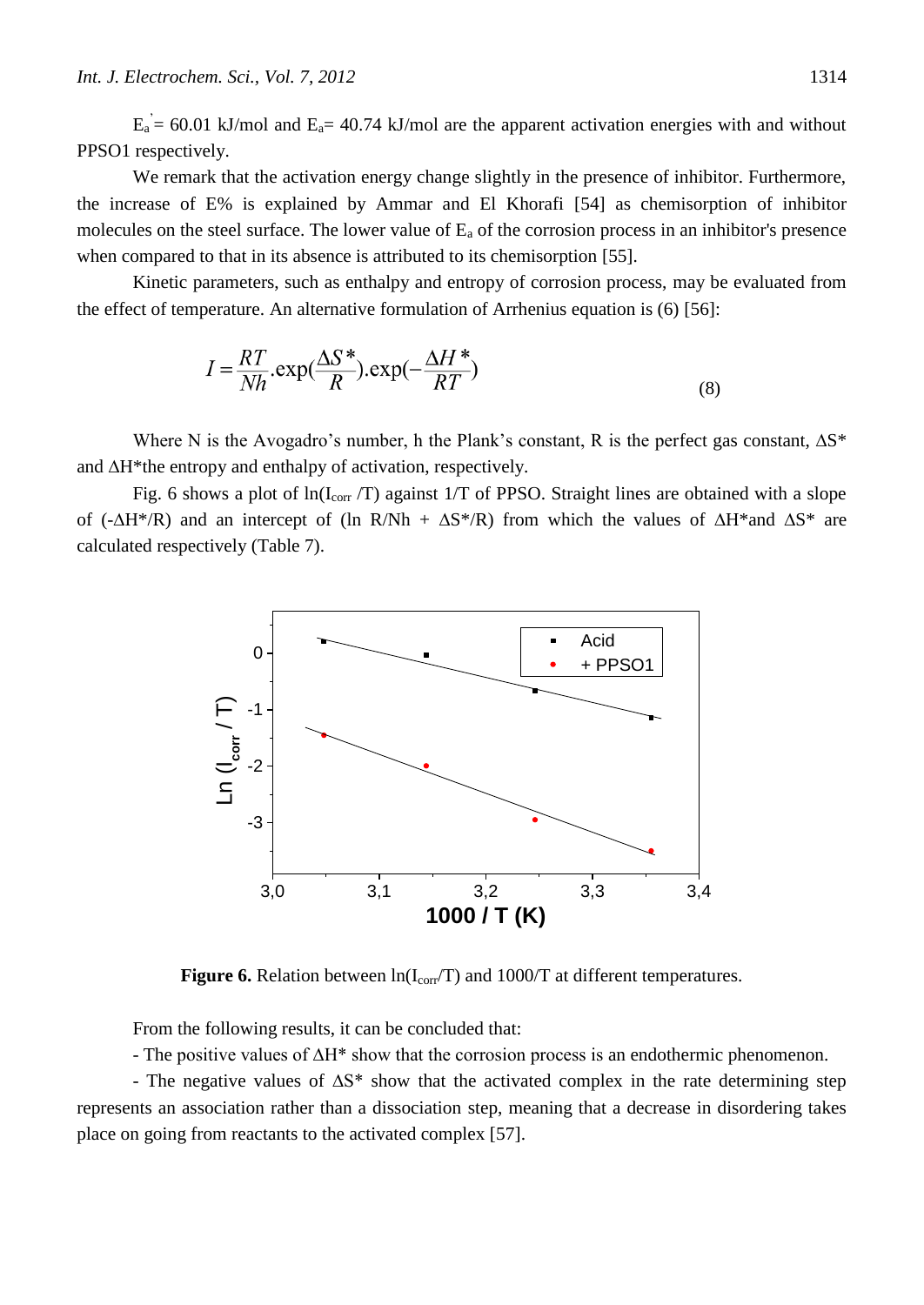**Table 5.** The values of activation parameters **∆**H \* , **∆**S\*and **∆**G**\*** for mild steel in 1M HCl in the absence and the presence of 5 g/L of PPSO1.

| Inhibitor    | $E_a$ (kJ/mole) | $\Delta H^*(kJ/mole)$ $\Delta S^*(J/mole)$ |         | $E_a - \Delta H^* = RT$ (kJ/mole) |
|--------------|-----------------|--------------------------------------------|---------|-----------------------------------|
| 1 M HCl      | 40.74           | 38.16                                      | - 79.0  | 2.58                              |
| <b>PPSO1</b> | 60.03           | 57.59                                      | $-35.0$ | 2.44                              |

-We remark that  $E_a$  and  $\Delta H^*$  values vary in the same way with the inhibitor concentration. This result permit to verify the known thermodynamic relation [58] between  $E_a$  and  $\Delta H^*$ :

$$
E_a \cdot \Delta H^* = RT \tag{9}
$$

The calculated values are very close to RT which is equal 2.48 kJ mol<sup>-1</sup> at 298 K.

## *3.4. Adsorption isotherm*

Several adsorption isotherms were assessed and the Langmuir adsorption isotherm was found to be the best description of the adsorption behaviour of the studied inhibitor, which obeys to [59]:

$$
\frac{C}{\theta} = \frac{1}{K} + C \tag{10}
$$

Where C is the PPSO1 concentration,  $\theta$  the fraction of the surface covered determined by E/100, k the equilibrium constant. Fig. 7 shows the dependence of the ratio C/ $\theta$  as function of C.



**Figure 7.** Plots of Langmuir adsorption isotherm of PPSO1 on the steel surface at 298K.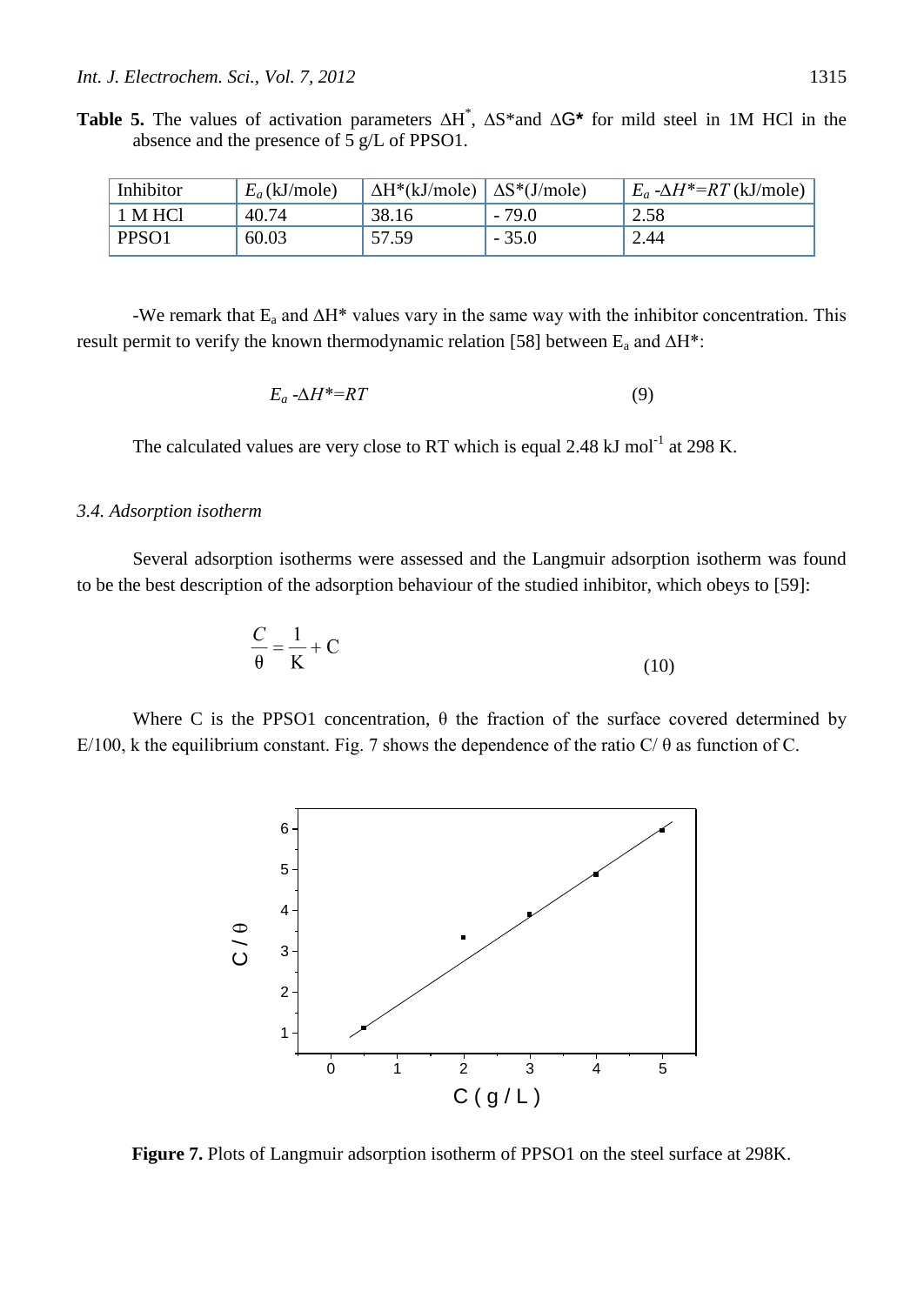The data fit straight line, with slope nearly equal unity (1.03), indicating that these compounds adsorb according to Langmuir adsorption isotherm.  $\Delta G_{ads}$  is not accessible because of the unknown molecule responsible on the inhibition process. In such case, the inhibitory is explained as a synergistic intermolecular effect of the various components of the natural oil [18].

# **6. CONCLUSION**

From the above results and discussion, the following conclusions are drawn:

- Palmitic acid contents of seed oils ranged between 7.3% (PPSO15) and 12.6% (PPSO3). While oleic acid contents varied between 15.0% (PPSO12) and 20.8% (PPSO5), linoleic acid contents ranged from 61.8% (PPSO16) to 68% (PPSO15).

- Prickly pear seed oil extract (PPSO) acts as an excellent inhibitor without modifying the hydrogen reduction mechanism.

- The inhibition efficiency increases with increased PPSO1 concentration to attain a maximum value of 90% at 5 g/L

- The data obtained from the three different methods: potentiodynamic polarisation, EIS and weight loss, are in good agreements.

- The inhibition efficiency of PPSO1 increases slightly with the rise of temperature.

- PPSO1 studied was adsorbed chemically on the steel surface according to the Langmuir isotherm model.

## ACKNOWLEDGEMENTS

Prof S. S. Al-Deyab and Prof B. Hammouti extend their appreciation to the Deanship of Scientific Research at king Saud University for funding the work through the research group project.

# **References**

- 1. S. Ramesh, S. Rajeswari, S. Maruthamuthu, *Mater. Lett*. 57 (2003) 4547.
- 2. L.R. Chauhan, G. Gunasekaran, *Corros. Sci*., 49 (2007) 1143.
- 3. M. Benabdellah, R. Touzani, A. Aouniti, A. Dafali, S. El Kadiri, B. Hammouti, M. Benkaddour, *Mater. Chem. Phys*., 105 (2007) 373.
- 4. M. Scendo, *Corros. Sci*., 49 (2007) 3953.
- 5. S. K. Shukla, A. K. Singh, I. Ahamad, M. A. Quraishi, *Mater. Lett*., 63 (2009) 819.
- 6. M. Bouklah, N. Benchat, A. Aouniti, B. Hammouti, M. Benkaddour, M. Lagrenee, H. Vezine, F. Bentiss, *Prog. Org. Coat*., 51 (2004) 118.
- 7. A. Chetouani, B. Hammouti, A. Aouniti, N. Benchat, T. Benhadda, *Prog. Org. Coat*., 45 (2002) 373.
- 8. F. Touhami, A. Aouniti, Y. Abed, B. Hammouti, S. Kertit, A. Ramdani, K. Elkacemi, *Corros. Sci*., 42 (2000) 929.
- 9. Z. Faska, L. Majidi, R. Fihi, A. Bouyanzer, B. Hammouti, *Pigm. Resin. Techn*., 36 (2007) 293.
- 10. A. Chetouani , B. Hammouti, M. Benkaddour, *Pigm. Resin. Techn.* 33 (2004) 26.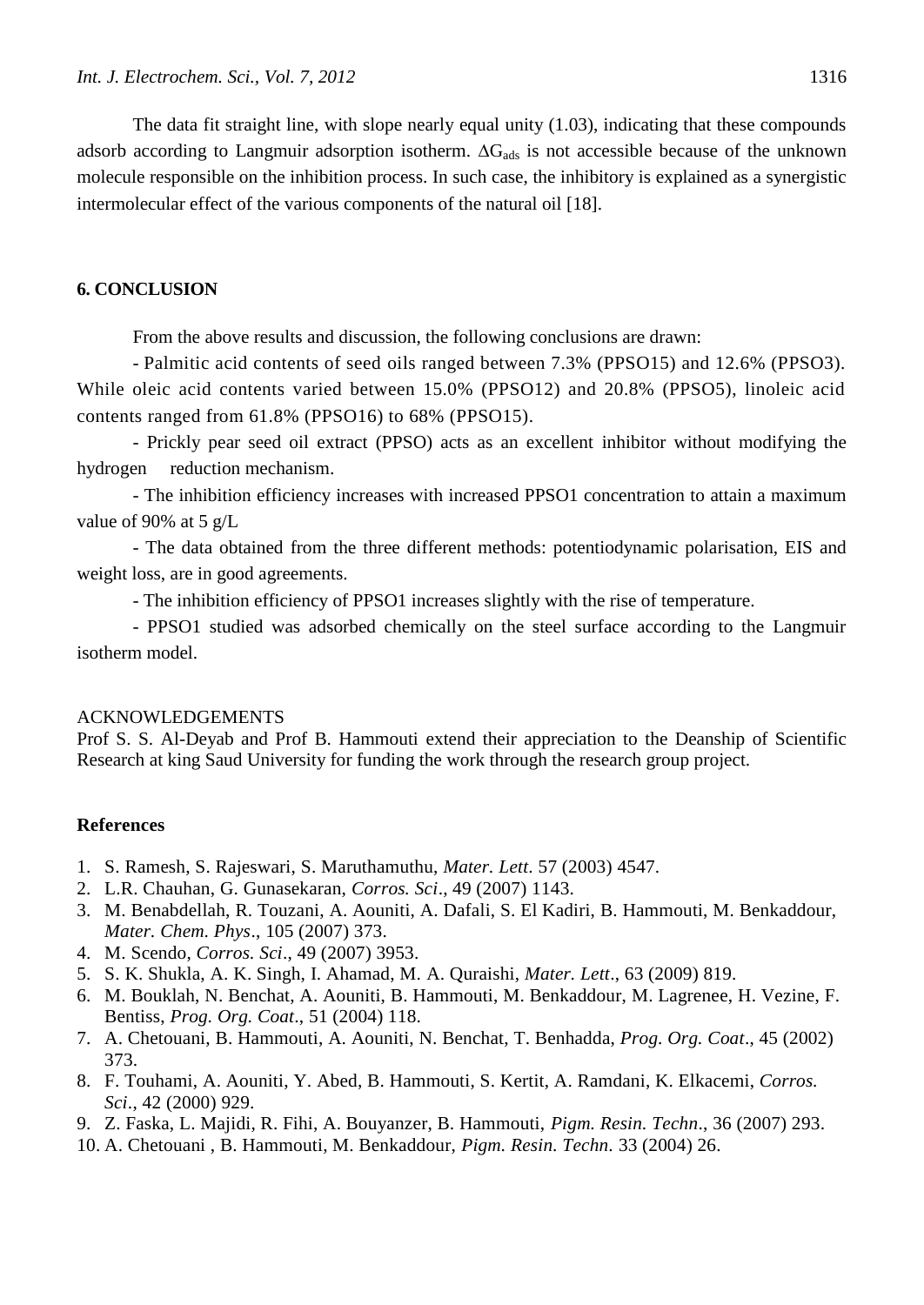- 11. E. El Ouariachi, J. Paolini, M. Bouklah, A. Elidrissi, A. Bouyanzer, B. Hammouti, J-M. Desjobert, J.Costa, *Acta Mettallurgica Sinica*., 23 (2010) 13.
- 12. M. Bendahou, M. benabdallah, B. Hammouti, *Pigm. Res. Techn*. 35 (2006) 95.
- 13. A. Bouyanzer, B. Hammouti, *Bull. Electrochem*., 20 (2004) 63.
- 14. L. Bammou, B. Chebli, R. Salghi, L. Bazzi, B. Hammouti, M. Mihit and H. El Idrissi, *Green Chemistry Letters and Reviews*., 3(3) (2010) 173.
- 15. M. Benabdellah, B. Hammouti, M. Benkaddour, M. Bendahhou, A. Aouniti, *Appl. Surf. Sci*., 252 (2006) 6212.
- 16. L. Bammou, M. Mihit, R. Salghi, L. Bazzi, A. Bouyanzer, B. Hammouti, *Int. J. Electrochem. Sci*., 6 (2011) 1454.
- 17. O. Ouachikh, A. Bouyanzer, M. Bouklah, J-M. Desjobert, J. Costa, B. Hammouti, L. Majidi, *Surface Review and Letters*, 16 (2009) 49.
- 18. M. Dahmani, A. Et-Touhami1, S.S. Al-Deyab, B. Hammouti, A. Bouyanzer, *Int. J. Electrochem. Sci*., 5 (2010) 1060.
- 19. E.L. Chaieb, A. Bouyanzer, B. Hammouti, M. Benkaddour, *Appl. Surf. Sci*., 249 (2005) 183.
- 20. A. Chetouani, B. Hammouti, *Bull. Electrochem*., 19 (2003) 23.
- 21. B. Zerga, M. Sfaira, Z. Rais, M. Ebn Touhami, M. Taleb, B. Hammouti, B. Imelouane, A. Elbachiri, *Materiaux et Technique*., 97 (2009) 297.
- 22. E. Chaieb, A. Bouyanzer, B. Hammouti, M. Berrabah, *Acta. Phys. Chim. Sin*. 25 (2009) 1254.
- 23. Z. Faska, A. Bellioua, M. Bouklah, L. Majidi, R. Fihi, A. Bouyanzer, B. Hammouti, *Monatshefte für Chemie.*, 139 (2008) 1417.
- 24. A. Bouyanzer, B. Hammouti, *Pigm. Resin & Techn*., 33 (2004) 287.
- 25. Y. [Abboud,](http://www.scopus.com/authid/detail.url?origin=resultslist&authorId=6507129260) A . [Abourriche,](http://www.scopus.com/authid/detail.url?origin=resultslist&authorId=6602973665) T. [Ainane,](http://www.scopus.com/authid/detail.url?origin=resultslist&authorId=35191638700) M. [Charrouf,](http://www.scopus.com/authid/detail.url?origin=resultslist&authorId=6505879934) A. [Bennamara,](http://www.scopus.com/authid/detail.url?origin=resultslist&authorId=9333498400) O. [Tanane,](http://www.scopus.com/authid/detail.url?origin=resultslist&authorId=35192282400) B. [Hammouti,](http://www.scopus.com/authid/detail.url?origin=resultslist&authorId=7004604370) *[Chemical Engineering Communications](http://www.scopus.com/source/sourceInfo.url?sourceId=16393&origin=resultslist)*., 196 (2009) 788.
- 26. M. Znini, L. Majidi, A. Bouyanzer, J. Paolini, J-M. Desjobert, J. Costa, B. Hammouti, *Arabian Journal of Chemistry.,* (2011) Sous press
- 27. A.Bouyanzer, B. Hammouti, L. Majidi, *Materials Letters*, 60 (2006) 2840.
- 28. L. Afia, R. Salghi, L. Bammou, El. Bazzi, B. Hammouti, L. Bazzi, A. Bouyanzer. *Journal Saudia Chemistry Science*, (2011) Sous press.
- 29. L. Afia, R. Salghi, L. Bammou, Lh. Bazzi, B. Hammouti, L. Bazzi, *Acta Metall. Sin.,* (2011) Sous presse.
- 30. L. Afia, R. Salghi, El. Bazzi, L. Bazzi, M. Errami, O. Jbara, S. S. Al-Deyab, B. Hammouti. *Int. J. Electrochem*. *Sci*., 6 (2011) 5918.
- 31. V. G. De Cortazar, P. S. Nobel, *J. Am. Soc. Hor. Sci*., 117(4) (1992) 558.
- 32. I. Mannoubi, S. Barrek, T. Skanji, H. Casabianca, H. Zarrouk, *Chem. Nat. Compd*., 45(5) (2009) 616.
- 33. R. Ibanez-Camacho, M. Meckes-Lozoya, V. Mellado-Campos, *J. Ethnopharmacology*., 7 (1983) 175.
- 33. A. Piga, S. D'Aquino, M. Agabbio, M. Schirra, *Agric. Mediterr*., 126 (1996) 423.
- 34. D. Trombetta, C. Puglia, D. Perri, A. Licata, S. Pergolizzi, E.R. Lauriano, A. De Pasquale, A. Saija, F.P. Bonina, *Phytomedicine*., 13(5) (2006) 52.
- 35. R. El Kossori, L. Villaume, C. El Boustani, E. Sauvaire, Y. Mejean,. *Plant Foods Hum. Nutr*., 52 (1998) 263.
- 36. L. F. Di Cesare, R. Nani, *Fruit Processing,* 2(1) (1992) 6.
- 37. R. A. Flath, J. M. Takahashi, *J. Agri. Food Chemistry,* 26 (1978) 835.
- 38. Espinosa, J., Borrocal, R., Jara, M., Zorilla, C., & Medina, J. (1973)., 28, 285–289.
- 39. E. O. Bustos, *American Journal of Enology and Viticulture*, 32(3) (1981) 228.
- 40. W. N. Sawaya, H. A. Khatchadorian, W. M. Safi, H. M. Al-Mohammad, *Journal of Food Technology*, 18 (1983) 183.
- 41. M. Hassan, P. J. Blanc, A. Pareilleux, G. Goma, *Process Biochemistry*, 30(7) (1995) 629.